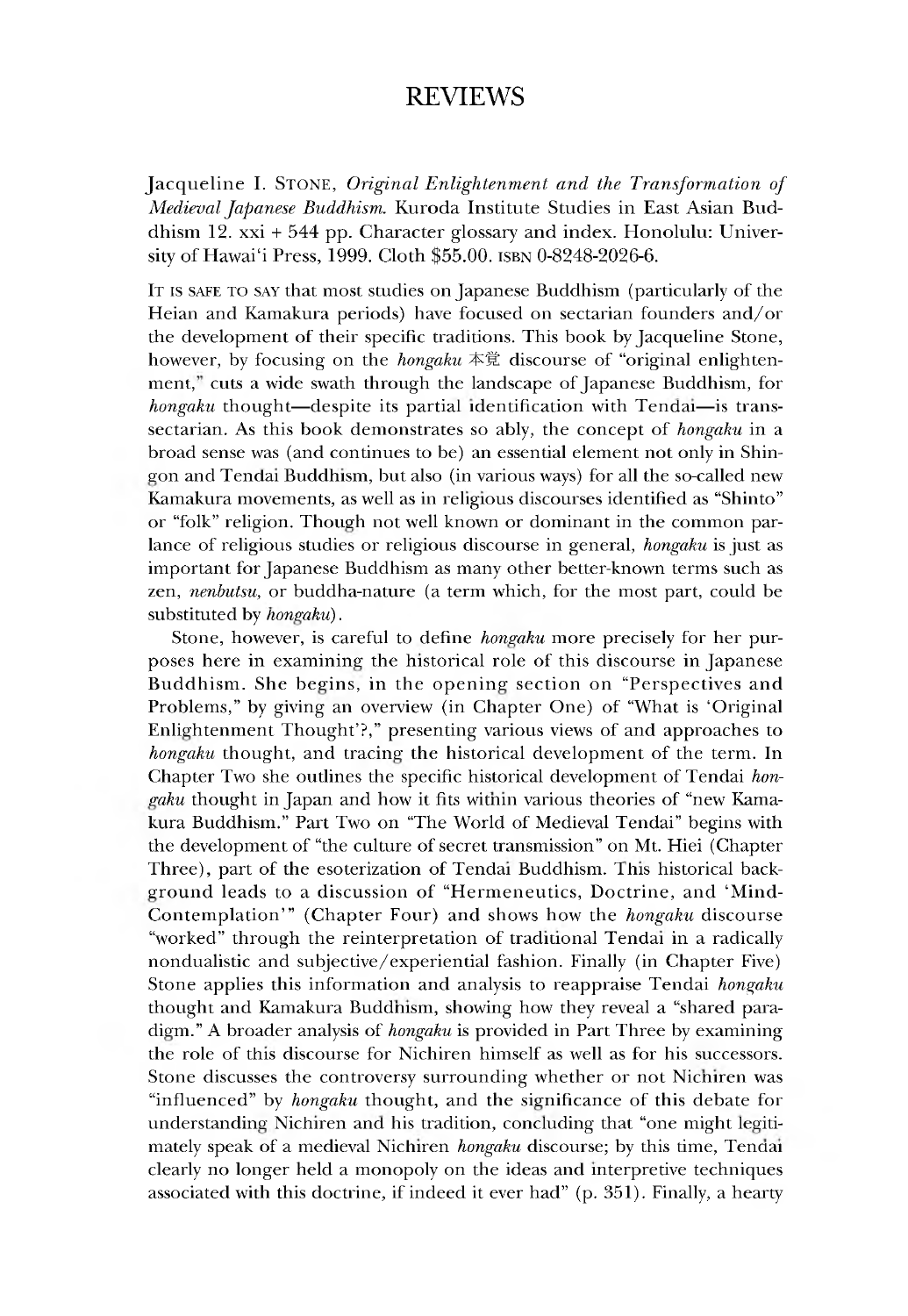conclusion summarizes the book's discussions and points out various issues for further investigation.

This book is so rich in information and suggestive analysis that it is difficult to summarize or choose examples to illustrate and discuss its content. Here are a few arbitrarily chosen points for further thought:

1.Why choose to analyze the role of *hongaku* discourse for Nichiren, rather than another of the many possible figures or topics in Japanese Buddhism? Actually I agree that Nichiren is an obvious and good choice, but it can be pointed out (and Stone no doubt agrees; see p. 239) that *hongaku* is just as important for Dogen and the Soto tradition, Shinran and the Pure Land tradition, pan-sectarian "common"/folk Buddhism, Shugendō, and even "Shinto" or numerous other categories. One can only hope that others will take up the example and challenge offered by Stone's work to discuss these other areas in relation with *hongaku* discourse, as she has done so well with Nichiren.

2. It has long been suspected that the "Tendai *hongaku* tradition" was as much a "new Kamakura movement" as that of Hōnen, Shinran, Nichiren, Dogen, and others. Stone's detailed analysis of the world of medieval Tendai confirms this suspicion. She concludes that "All this [the culture of secret transmission and so forth] distinguishes medieval Tendai from the Tendai of the early Heian period and makes it, in effect, a 'new Buddhism.' This new medieval Tendai began to emerge somewhat before, and then developed coevally with the so-called new Kamakura Buddhism" (p. 152). Later she adds, "Medieval Tendai hermeneutics and doctrine were nothing less than a reworking in its entirety of the received T'ien-t'ai/Tendai tradition from [the] perspective of original enlightenment" (p. 188). If we are to speak of "new Kamakura" movements, "Tendai *hongaku* discourse" must be added to the roster.

3. One question that remains in my mind: Was the confluence of *hongaku* discourse and the culture of secret transmission in medieval Tendai Buddhism a historical accident, or are the two naturally supportive? Stone points out that "virtually all forms of medieval Tendai secret transmissions were grounded in the assumption of original enlightenment" (p. 130), but was this because esoteric Buddhism and *hongaku* thought happened to come to fruition in the same historical period? The dominance of *hongaku-type* assumptions in contemporary Japan indicates that this confluence with a culture of secret transmission is not a necessary one.

4. In light of the development of *hongaku* discourse in the Heian period, many "innovations" of the "new Kamakura" movements are seen to be less radical, or at least not unique, when put it this context. For example, the logic of "reversal" in *hongaku* discourse—where one "proceeds not from cause (practice) to effect (realization) but from effect to cause.... Cultivation then becomes the expression of original enlightenment" (p. 164)—makes Shinran's teaching of the *nenbutsu* as an expression of gratitude for Amida's gracealready-realized, rather than as a practice for achieving salvation, seem less original and revolutionary. Rather, one can see (as Tamura Yoshiro concludes),